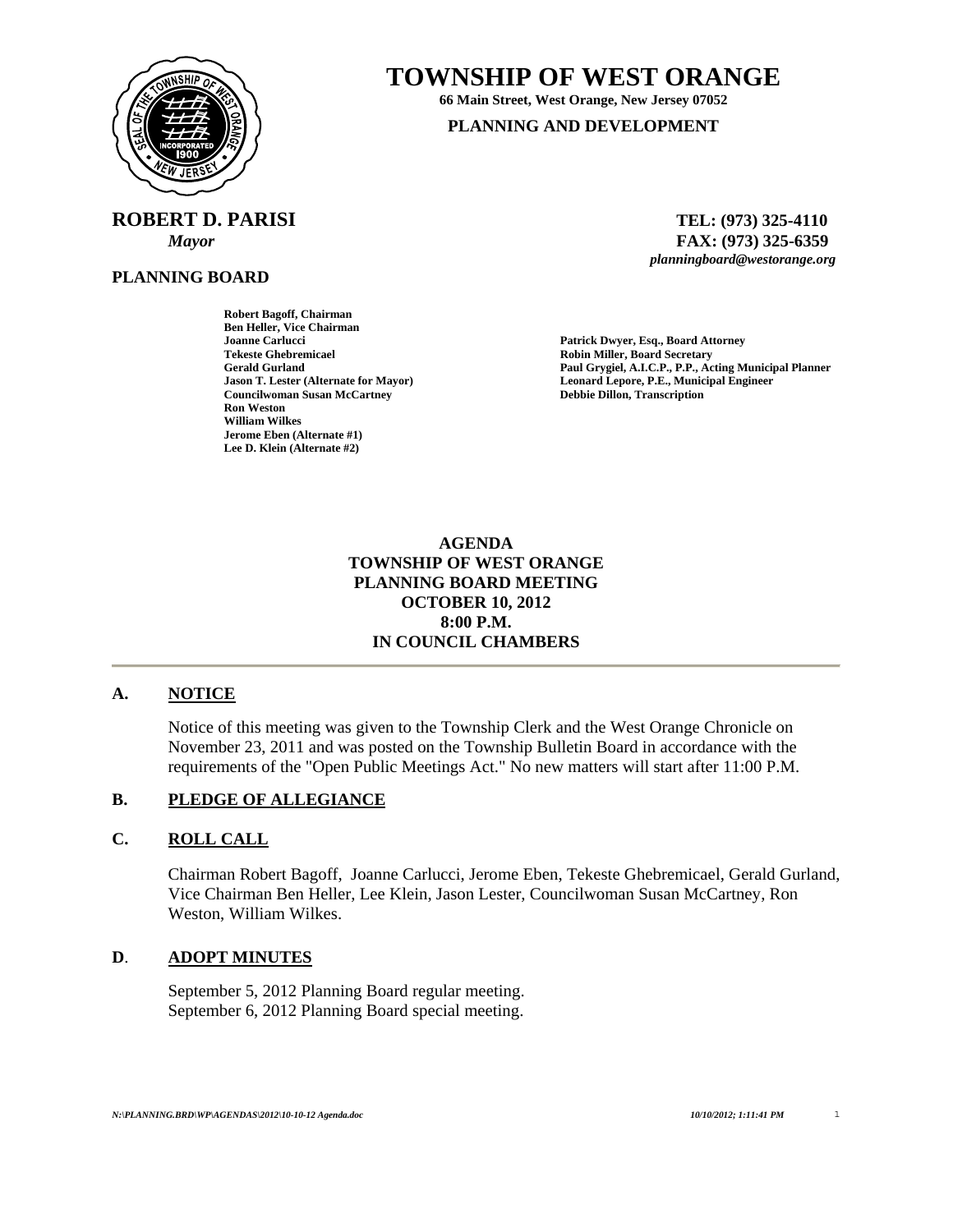#### **E**. **ANNOUNCEMENTS**

 A special Planning Board meeting will be held on **October 24, 2012** in Council Chambers, at **7:30 P.M**.

 The next regular Planning Board meeting will be held on **November 7, 2012** in Council Chambers, at **8:00 P.M.**

# **F**. **SWEARING IN**

The Township Professionals.

#### **G. RESOLUTION(S)**

#### **PB-12-09/Prism Green Urban Renewal Associates IV, LLC**

Block: 66; Lots: 1, 5 & 7; Zone: E-MU 175-177 Main Street Amended Preliminary and Final Major Site Plan.

#### **PB-12-11/Communication Infrastructure Corp.**

Block: 84.01; Lot: 22; Zone: B-2 10 Marcella Avenue Amended Site Plan and Conditional Use Application for communications antenna.

#### **PB-12-16/iSignal LLC**

Block: 84.01; Lot: 22; Zone: B-2 10 Marcella Avenue Amended Site Plan and Conditional Use Application for communications antenna.

#### **PB-12-18/Daughters of Israel Geriatric Services, Inc.**

 Block: 165; Lot: 16; Zone: R-2 748-750 Northfield Avenue Amended Site Plan

#### **PB-12-23T/375 Mt. Pleasant Avenue, LLC**

Block: 155; Lots: 26; Zone: O-RA 375 Mt. Pleasant Avenue Technical Site Plan for interior renovations to existing office space for outpatient renal dialysis center.

# **PB-12-25T/Fred Thompson d/b/a 2nd Round Thrift Shop**

Block: 120.01; Lot: 24; Zone: B-1 1 Washington Street Technical Site Plan to lease space for a retail thrift store.